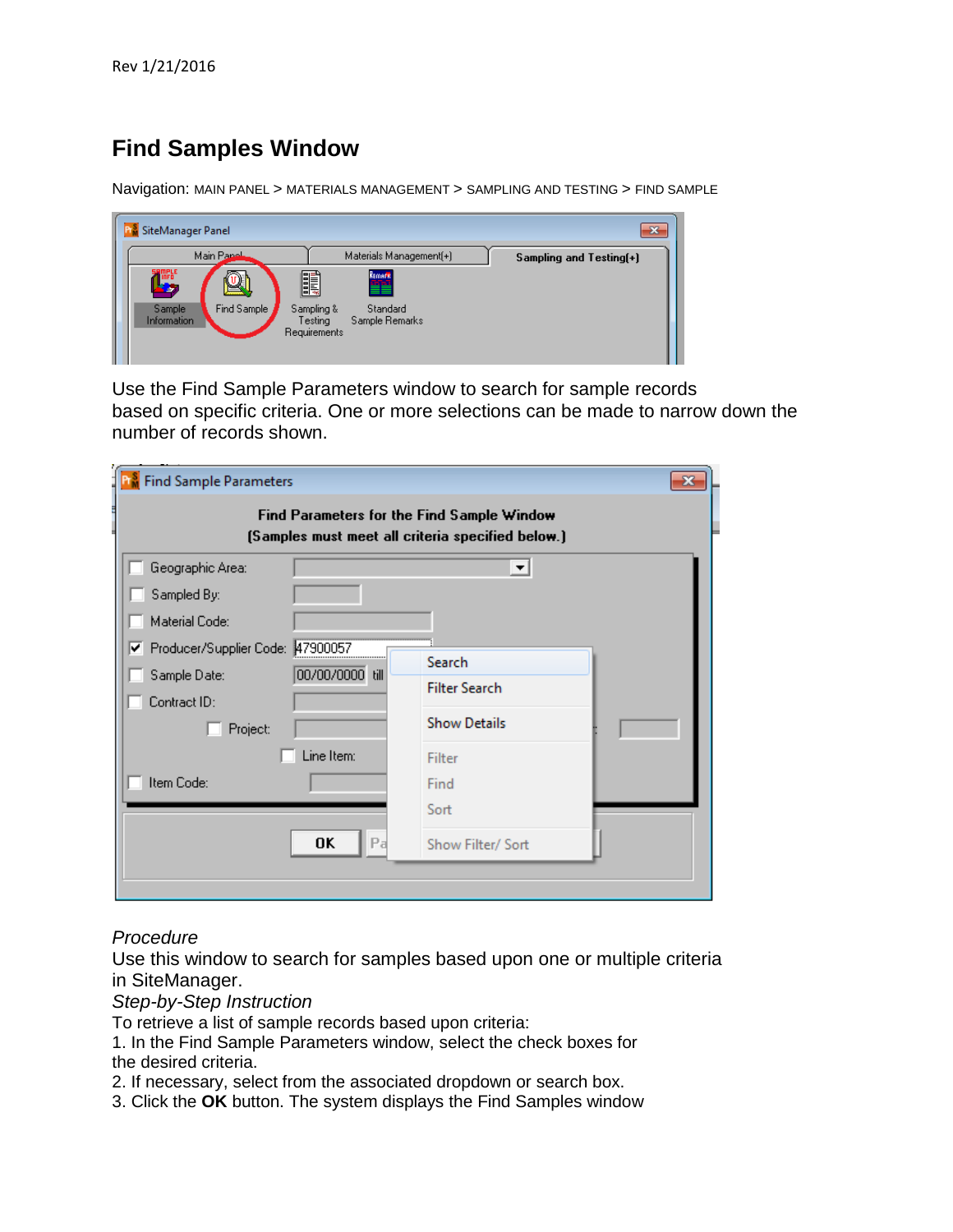with a list of sample records that meet the desired criteria. To view a sample record from the Find Samples window:

| X<br>品          | Fil |        | O SiteManager<br>Services            | Vindow<br><b>Help</b> |                                     |          |
|-----------------|-----|--------|--------------------------------------|-----------------------|-------------------------------------|----------|
| 3               |     | 圃<br>З | <b>Process Status</b><br>View Sample |                       | Ctrl+Shift+W                        |          |
|                 |     |        | Sample ID                            | <b>Material Code</b>  | <b>Material Name</b>                | Produce  |
| 101563          |     |        | ij01054156M133212904.03.021          |                       | Tennessee Trackless Tack 2          | 47900057 |
|                 |     |        | jj010541577160244 904.03.014         |                       | Emulsion (Cationic Slow-Set CSS-1h) | 47900057 |
| Log Out         |     |        | jj010541577160745 904.03.021         |                       | Tennessee Trackless Tack 2          | 47900057 |
| ×<br>등 조<br>ate |     |        | ij01054157L084049 904.03.021         |                       | Tennessee Trackless Tack 2          | 47900057 |
|                 |     |        | ii01054157L084504 904.03.014         |                       | Emulsion (Cationic Slow-Set CSS-1h) | 47900057 |
|                 |     |        | ij010541585083734 904.03.021         |                       | Tennessee Trackless Tack 2          | 47900057 |
|                 |     |        | ij010541585090911 904.03.014         |                       | Emulsion (Cationic Slow-Set CSS-1h) | 47900057 |

- 1. Select the row for the desired sample record.
- 2. Select the **Services** menu,
- 3. select the **View Sample** choice.
- 4. The system displays the desired record in the Maintain Sample Information window.

## To view test results:

| $-0.000$  | <b>File</b> | Edit   | <b>Services</b><br>Window<br>Help |                    |                         |
|-----------|-------------|--------|-----------------------------------|--------------------|-------------------------|
| Σ3        |             | 画窗中    | <b>Remarks</b>                    | $Ctrl + Alt + R$   |                         |
| B         |             | Mainta | <b>Process Status</b>             |                    |                         |
|           |             | Basic! | Authorize                         | Ctrl+Shift+Z       | Other<br>Iontract<br>Tε |
|           |             |        | Unauthorize                       | Ctrl+Shift+U       |                         |
|           |             | Sample | Revise                            | Ctrl+Shift+I       |                         |
| up        |             | Te:    | Void Sample                       | Ctrl+Alt+V         | <b>Test Description</b> |
|           | T49         |        | Lab Report                        | Ctrl+Shift+L       | of Bituminous Materials |
| بدنا<br>▲ | <b>T59</b>  |        | Testers.                          | Ctrl+Shift+T       | <b>ksphalts</b>         |
|           |             | 3      | Enter/View Test Data              | Ctrl+Shit+V        |                         |
|           |             |        | Reinream Commin Torte             | $=$ ur+Shift+D     |                         |
|           |             |        | Copy Sample                       | $Ctrl + Shift + C$ |                         |
|           |             |        | <b>Disposition Remarks</b>        | Ctrl+Shift+O       |                         |
|           |             |        | <b>Assign Tests</b>               | Ctrl+Alt+T         |                         |

- 1. Navigate to the Tests tab.
- 2. Select the test method you want to see.
- 3. From the Services menu select Enter/View Test Data

A new window will open. You can use the print button on the test template to get a printout of the test if needed